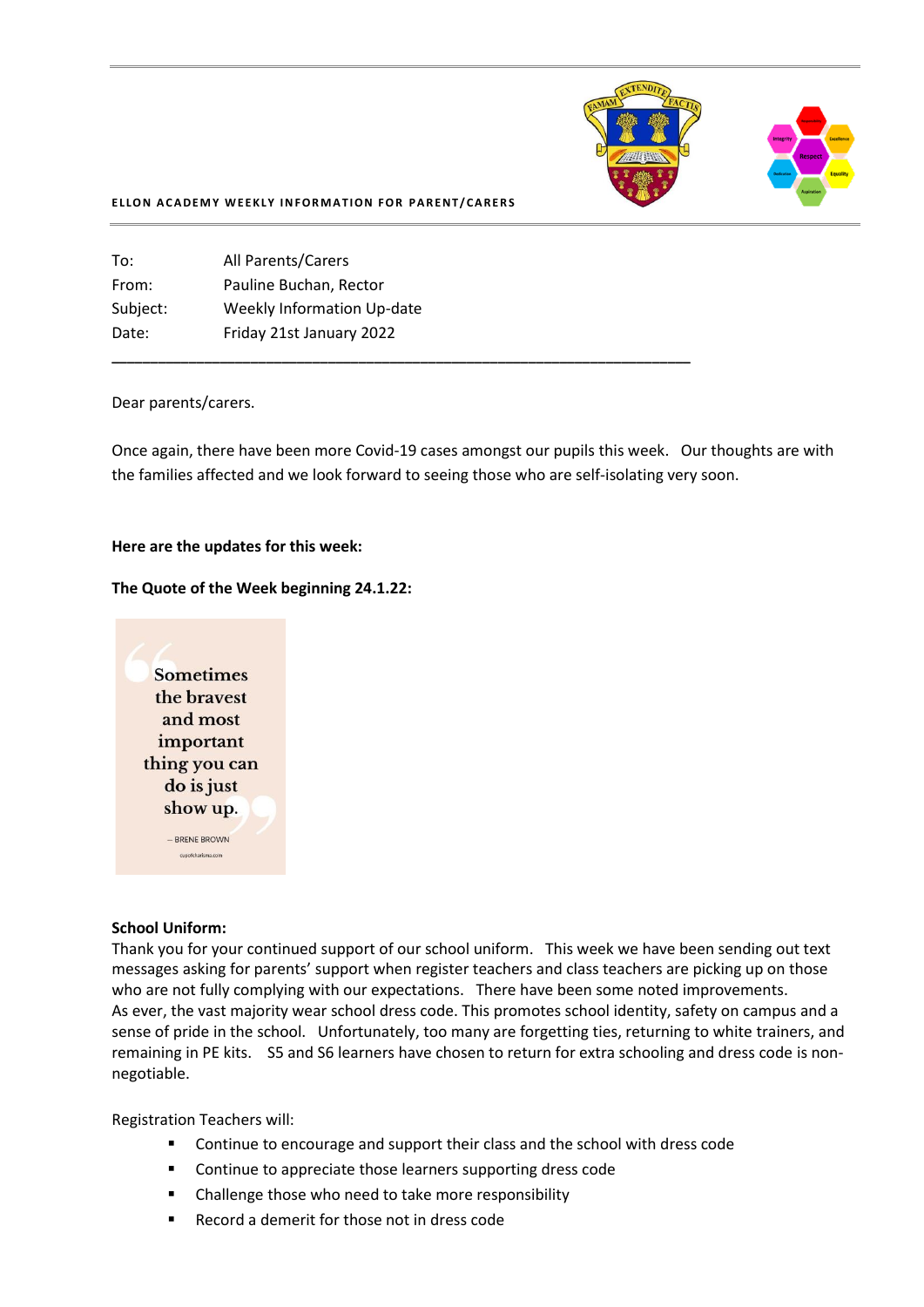Class Teachers will:

- Continue to encourage and support their classes and the school with dress code.
- Record a demerit for those not in dress code during Period 3 (after interval) and Period 5/6 (after lunch)

Partnership with Parents/Carers information to be aware of:

- We are aware that some pupils leave the house in dress code, but standards slip before arrival and sometimes throughout the day
- **■** Dress Code Demerits will be analysed every week, and if a pupil is flagged on two or more days, a text message will be sent home

ress Your Personal Bes

This is a reminder of our expectations:



- · Plain black skirt or trousers/black jeans, jeans-style trousers, black leggings or jeggings
- Ellon Academy school tie worn with a plain white collared/button down shirt
- A plain black jumper/cardigan or a plain black 'Ellon Academy' jumper

## Footwear

• Black Shoes or trainers (black trainers with colour accents are acceptable)

## Optional

- A plain black or 'Ellon Academy' fleece/jumper
- A black blazer (optional)
- Clothes with patterns or other colours
- Joggers/tracksuit bottoms/faded black jeans
- Advertising brands/logos on jumpers/cardigans
- T-shirts or round neck tops instead of a collared shirt
- Sportswear (except for in PE classes and pupils must change back into school dress after PE)
- Wearing outdoor jackets, fleeces, hoodies or coats in class or registration
- Hats off and hoods down in school



**UNACCEPTABLE... X** 

# **January Senior Phase Assessment Block:**

Our Assessment Block is coming to an end next week and these assessments will support us in ascertaining learners' progress so far in their chosen courses. After next week, staff will continue with marking and moderation within faculties in preparation to give marks/grades and feedback to pupils which will inform next steps in learning.

The SQA are still planning for a full exam diet and as in any 'normal' year, they ask schools to submit estimate grades in February, and the assessment block will support this process too. Staff will be preparing for S4/5/6 Tracking Reports in February in due course.

# Assessment Block Covid Contingency:

We are aware that some pupils may still be self-isolating or might be unwell during the assessment block so here is our contingency plan for any missed assessments:

- Plan A Teachers will arrange for the assessment to be taken after the learner returns to school following their period of self-isolation
- Plan B We can use specific times in the week e.g., Wednesday afternoons to 'mop up' larger numbers of learners who may have missed assessments due to absence/illness/self-isolation
- Plan C We do not anticipate that this will be required, but if so, we can use the best pieces of learners' work for evidence to ascertain at predicted grade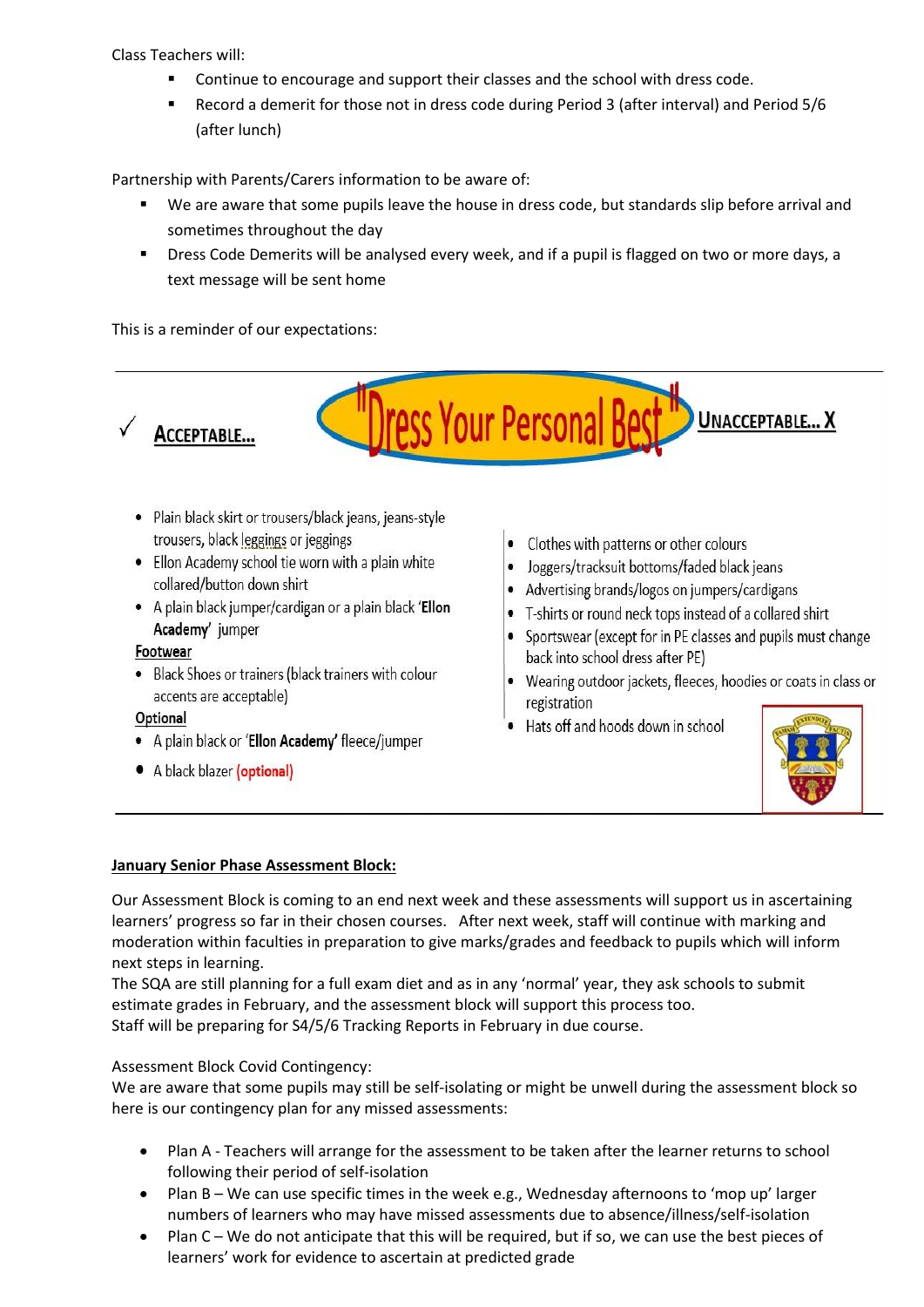A PDF file of all Supported Study sessions/classes that are being offered to senior phase pupils (S4-S6) at Ellon Academy can now be viewed on the school website (in both Parent and Pupil Zones – see links below).

[https://ellonacademy.aberdeenshire.sch.uk/parent-zone/](https://ellonacademy.aberdeenshire.sch.uk/parent-zone/?fbclid=IwAR09MibF8CGXvUA8S-agkl_1bv2CtT2AkO0BgFg7C6Y7ApVSoqKIEDXLPMU)

[https://ellonacademy.aberdeenshire.sch.uk/pupils/](https://ellonacademy.aberdeenshire.sch.uk/pupils/?fbclid=IwAR33zbjsFvGOe_D911u_34_DovwM5iSuUr6W6pb4g8VJDqht4cYiNftO7Bo)

### **Pupil Achievement:**

Here is Iona's (3C1) recreation of Paul Cezanne's 'Apples and Oranges' 1899. It took her 13hrs! Stunning! Well done, Iona!



## **Pupil Achievement:**

Hannah T (S5) was selected to run for the East district of Scotland at the Inter district XC in Irvine on Saturday 15th January. This was a huge achievement for her to get the opportunity to run against some of the best in Scotland. She finished the race in 9th place and was 4th place for the district helping towards their overall silver medal. Well done, Hannah!